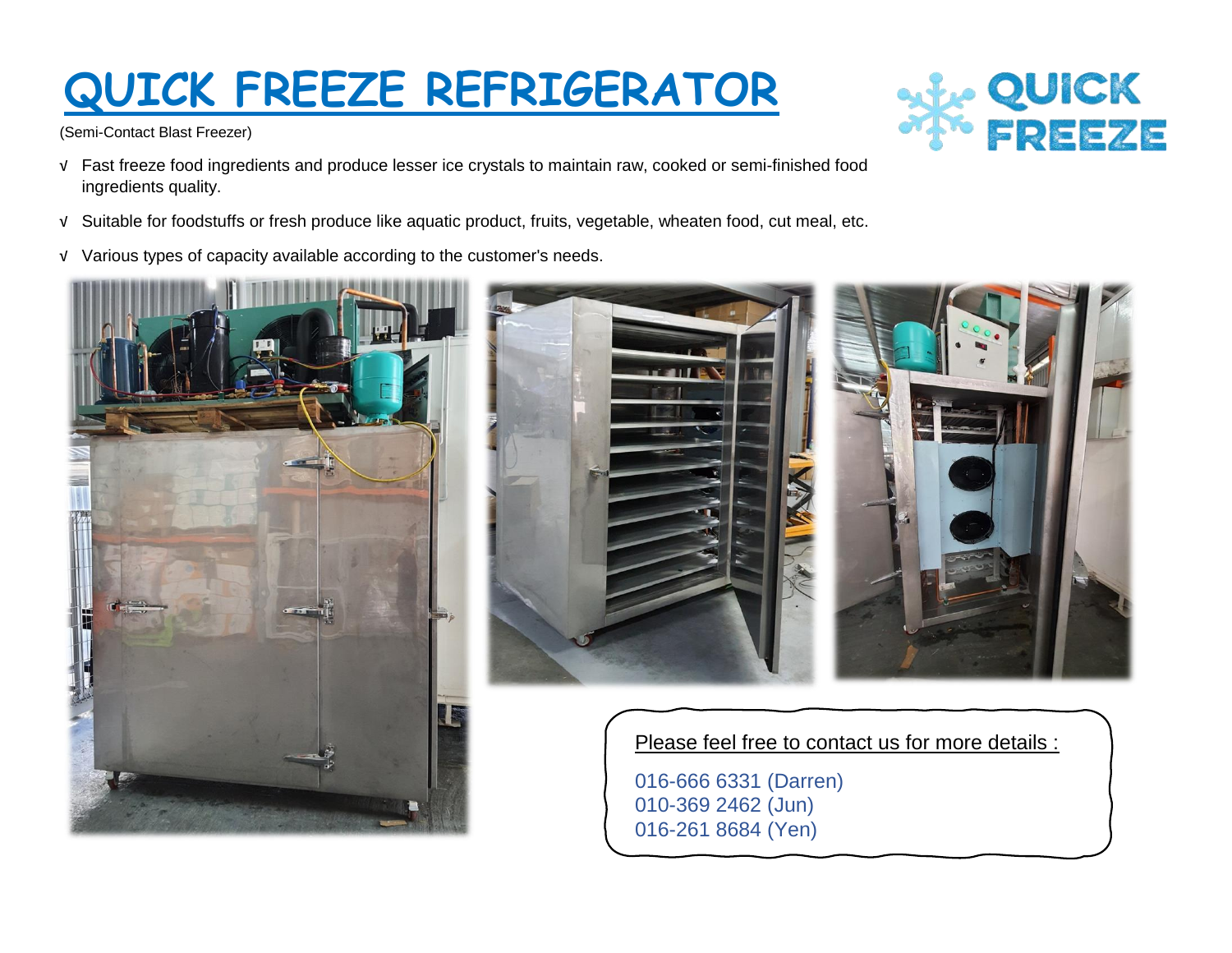√ Suitable for products :



meat



prawn





sauce



seafood **fish** fish







fruit food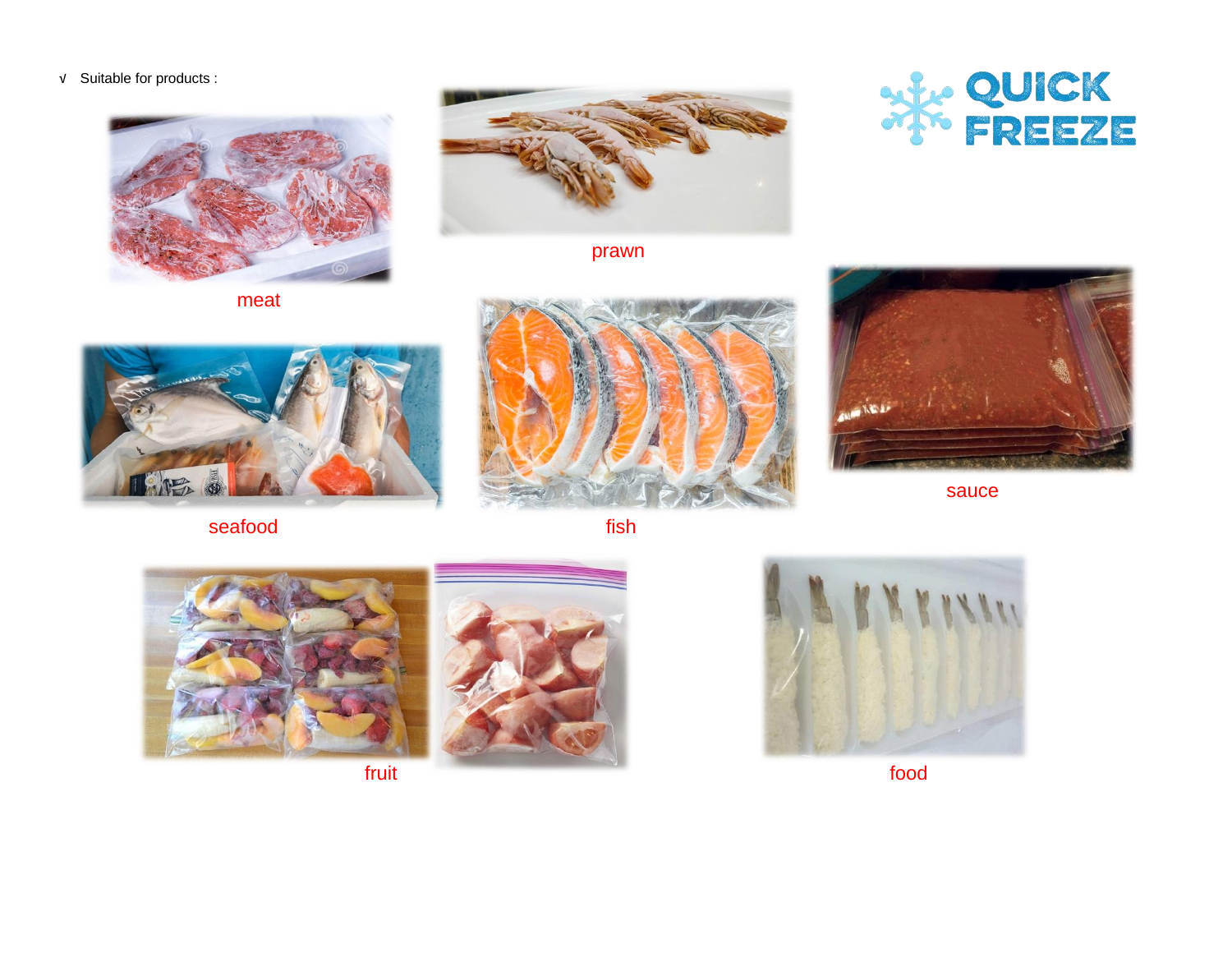



| <b>Specification</b>           | Model: SSC300                                          |
|--------------------------------|--------------------------------------------------------|
| Door                           | One Swing Door & One Service Door                      |
| Plate                          | 3mm Aluminium Alloy Extruded Plate (prevent corrosive) |
| <b>Freezing Capacity</b>       | 300kg                                                  |
| Number of Plate                | 7 Tiers (8 pcs Cold Plate)                             |
| <b>Freezing Plate Size</b>     | 43" (L) X 30" (W)                                      |
| Tier Pitch                     | 140mm (5-1/2")                                         |
| Insulation                     | 75mm (3") Polyurethane                                 |
| <b>Evaporating Temperature</b> | -40°C                                                  |
| Fan                            | 300mm (12") x 2 units                                  |
| Freezing Time (-40°C)          | 1 hour (without any load)                              |
|                                | 3 to 4 hours (with full load)                          |
| <b>Condensing Unit</b>         | 1 set of 8HP low temp. scroll compressor               |
| Refrigerant                    | R-507                                                  |
| Dimension (L x W x H)          | 1753mm X 991mm X 1499mm (69" X 39" X 59")              |

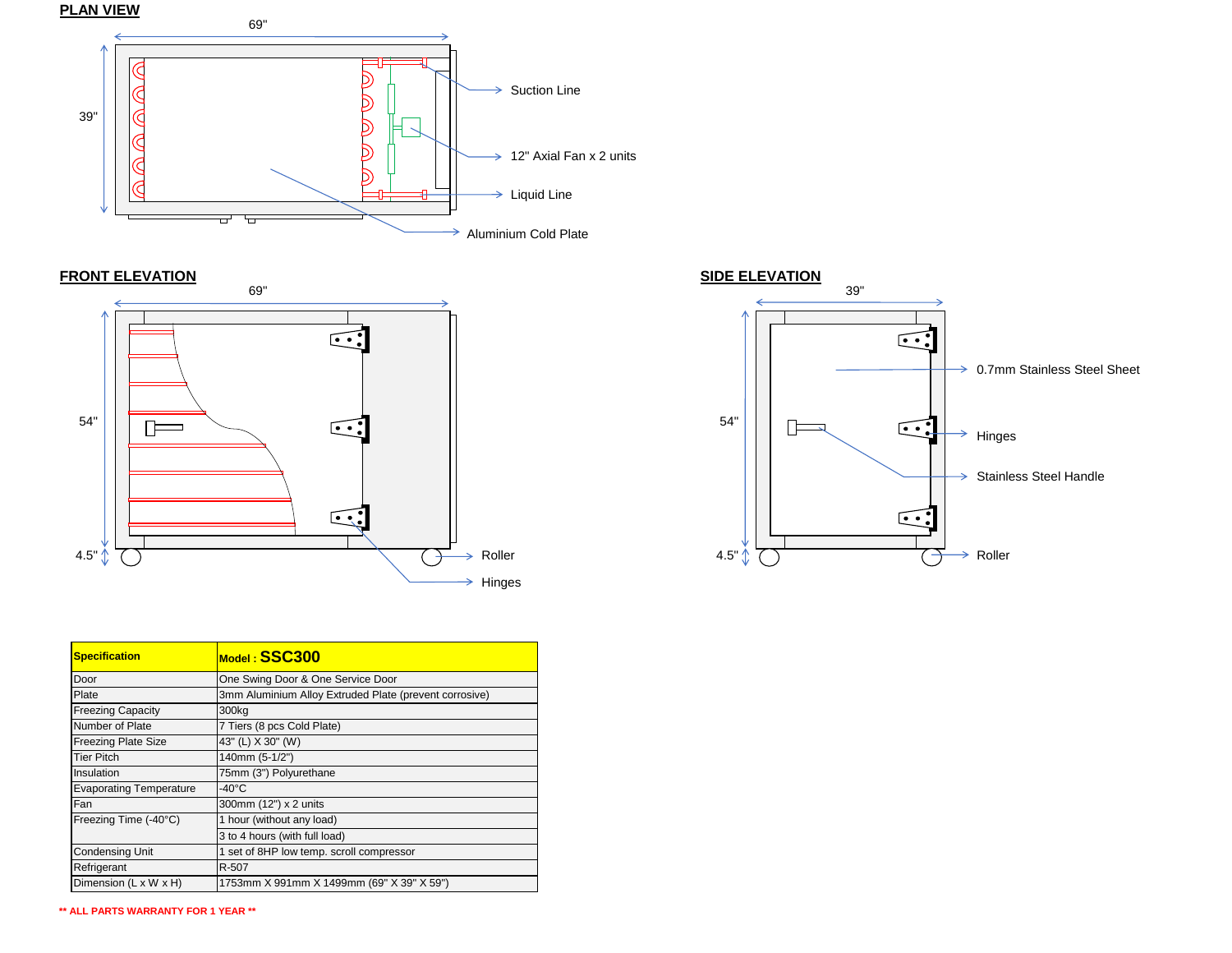



| <b>Specification</b>           | $_{\text{Model}}$ : SSC400                             |
|--------------------------------|--------------------------------------------------------|
| Door                           | One Swing Door & One Service Door                      |
| Plate                          | 3mm Aluminium Alloy Extruded Plate (prevent corrosive) |
| <b>Freezing Capacity</b>       | 400kg                                                  |
| Number of Plate                | 9 Tiers (10 pcs Cold Plate)                            |
| <b>Freezing Plate Size</b>     | 43" (L) X 30" (W)                                      |
| <b>Tier Pitch</b>              | 140mm (5-1/2")                                         |
| Insulation                     | 75mm (3") Polyurethane                                 |
| <b>Evaporating Temperature</b> | $-40^{\circ}$ C                                        |
| Fan                            | 300mm (12") x 2 units                                  |
| Freezing Time (-40°C)          | 1 hour (without any load)                              |
|                                | 3 to 4 hours (with full load)                          |
| <b>Condensing Unit</b>         | 1 set of 10HP low temp. scroll compressor              |
| Refrigerant                    | R-507                                                  |
| Dimension (L x W x H)          | 1753mm X 991mm X 1803mm (69" X 39" X 71")              |



#### **\*\* ALL PARTS WARRANTY FOR 1 YEAR \*\***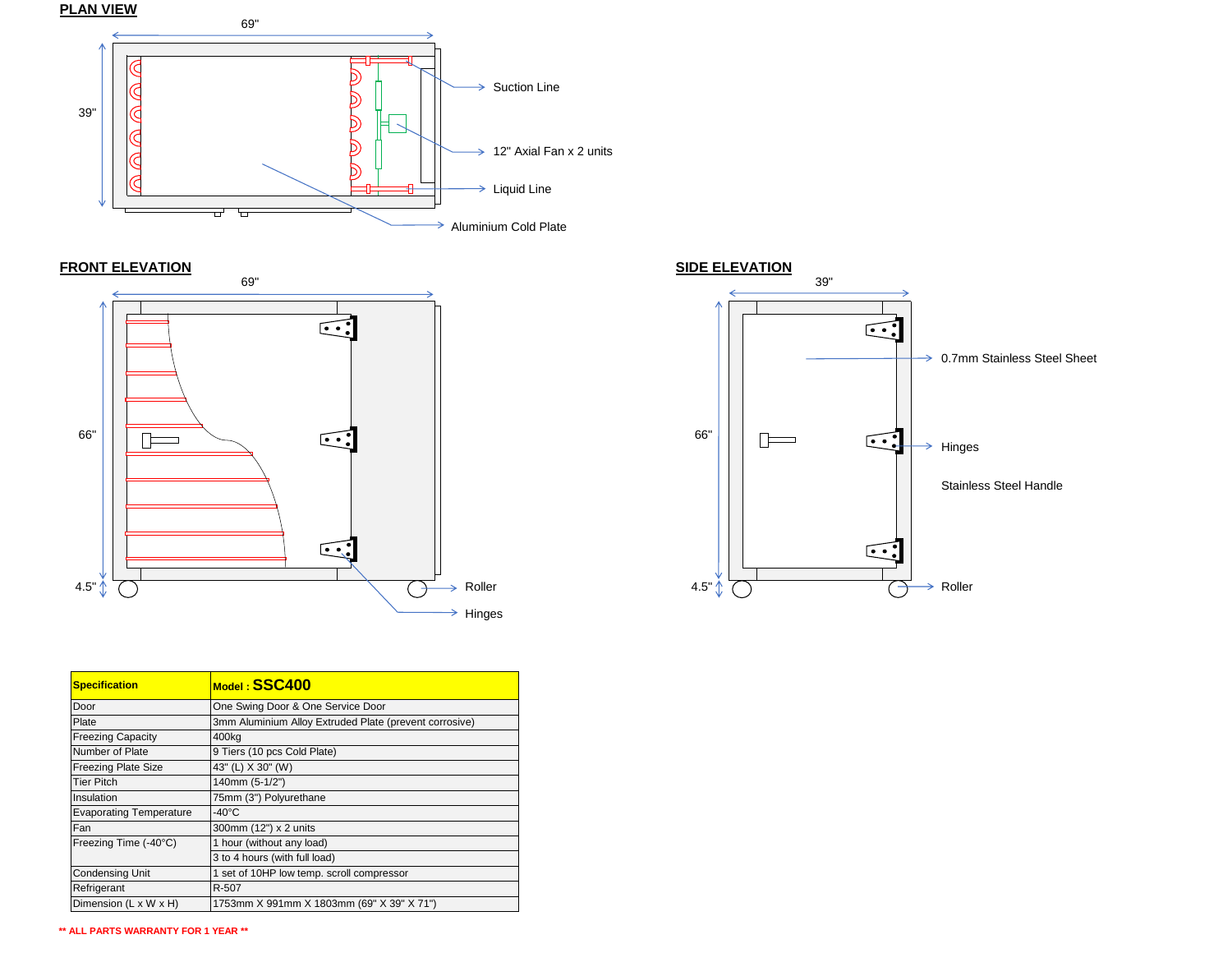



| <b>SIDE ELEVATION</b> | 39"                                                                       |
|-----------------------|---------------------------------------------------------------------------|
|                       | 0.7mm Stainless Steel Sheet<br>$\rightarrow$                              |
| 78"                   | $\ddot{\phantom{0}}$<br>Hinges<br>→<br><b>Stainless Steel Handle</b><br>→ |
| 4.5"                  | $\bullet\hspace{0.4mm}\bullet\hspace{0.4mm}$<br>Roller                    |

| <b>Specification</b>           | Model: SSC500                                          |
|--------------------------------|--------------------------------------------------------|
| Door                           | One Swing Door & One Service Door                      |
| Plate                          | 3mm Aluminium Alloy Extruded Plate (prevent corrosive) |
| <b>Freezing Capacity</b>       | 500 <sub>kg</sub>                                      |
| Number of Plate                | 11 Tiers (12 pcs Cold Plate)                           |
| <b>Freezing Plate Size</b>     | 43" (L) X 30" (W)                                      |
| <b>Tier Pitch</b>              | 140mm (5-1/2")                                         |
| Insulation                     | 75mm (3") Polyurethane                                 |
| <b>Evaporating Temperature</b> | $-40^{\circ}$ C                                        |
| Fan                            | 300mm (12") x 2 units                                  |
| Freezing Time (-40°C)          | 1 hour (without any load)                              |
|                                | 3 to 4 hours (with full load)                          |
| <b>Condensing Unit</b>         | 1 set of 12HP low temp. scroll compressor              |
| Refrigerant                    | R-507                                                  |
| Dimension (L x W x H)          | 1753mm X 991mm X 2108mm (69" X 39" X 83")              |





Gross Weight : 480kgs Condensing Unit : 240kgs

#### **\*\* ALL PARTS WARRANTY FOR 1 YEAR \*\***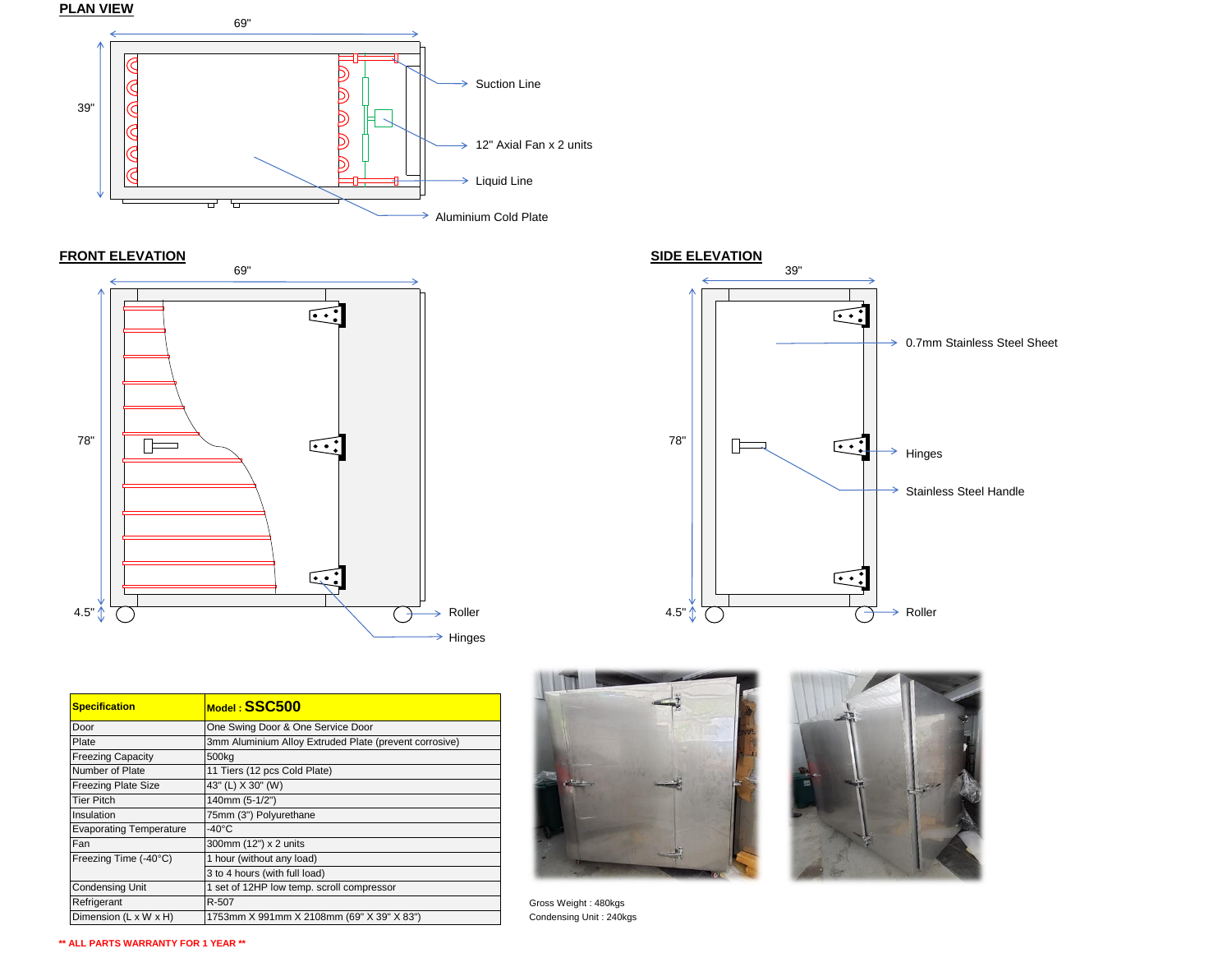







| <b>Specification</b>           | Model: SSC800                                          |
|--------------------------------|--------------------------------------------------------|
| Door                           | Two Swing Door & One Service Door                      |
| Plate                          | 3mm Aluminium Alloy Extruded Plate (prevent corrosive) |
| <b>Freezing Capacity</b>       | 800kg                                                  |
| Number of Plate                | 11 Tiers (12 pcs Cold Plate)                           |
| <b>Freezing Plate Size</b>     | 67" (L) X 30" (W)                                      |
| <b>Tier Pitch</b>              | 140mm (5-1/2")                                         |
| Insulation                     | 75mm (3") Polyurethane                                 |
| <b>Evaporating Temperature</b> | $-40^{\circ}$ C                                        |
| Fan                            | 400mm (16") x 2 units                                  |
| Freezing Time (-40°C)          | 1 hour (without any load)                              |
|                                | 3 to 4 hours (with full load)                          |
| <b>Condensing Unit</b>         | 1 set of 18HP low temp. scroll compressor              |
| Refrigerant                    | R-507                                                  |
| Dimension (L x W x H)          | 2362mm X 991mm X 2108mm (93" X 39" X 83")              |